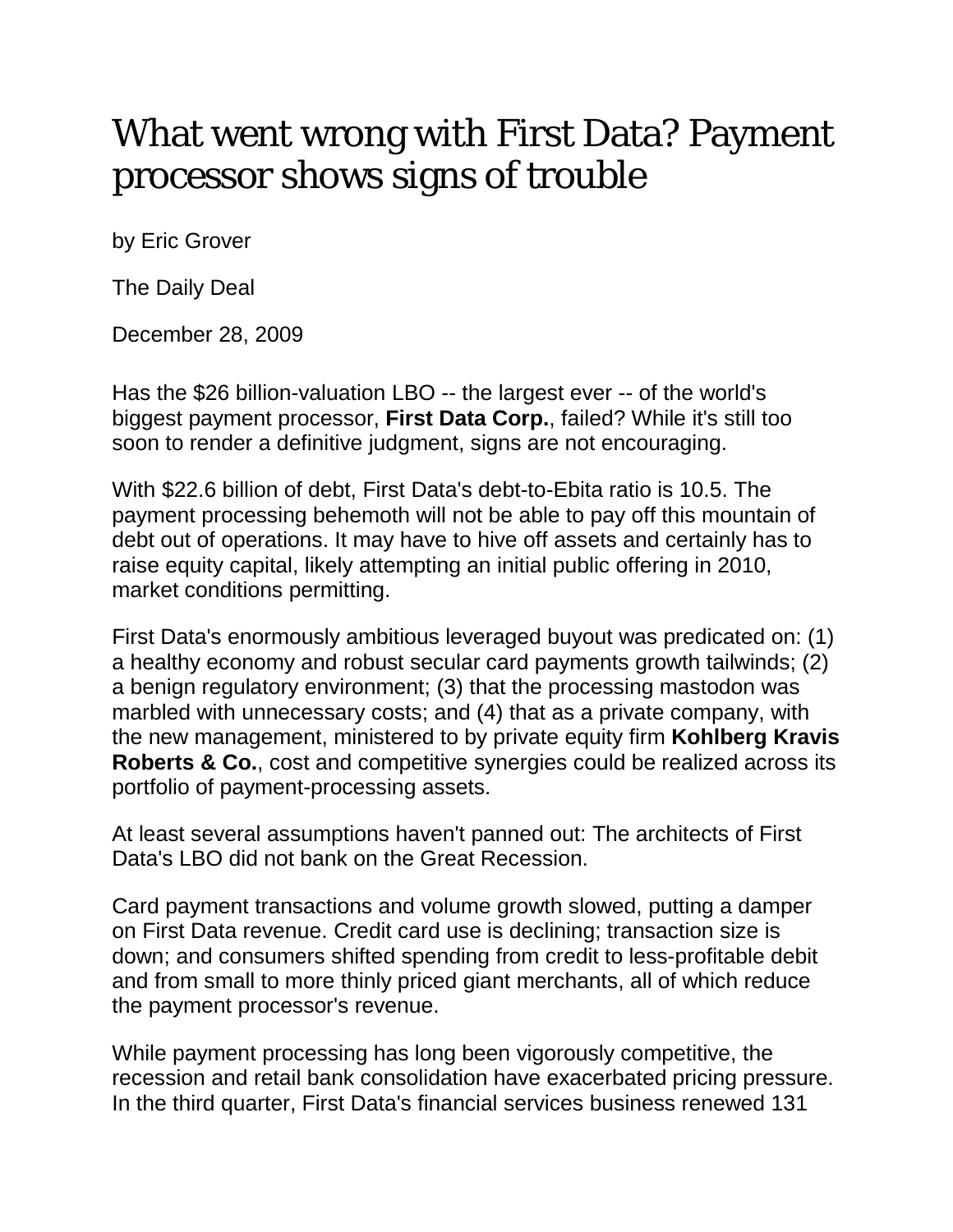clients but experienced brutal price compression -- "typically 18% to 20%." Some of this was fallout from card issuer consolidation. Larger card issuers pay less per account and transaction. For smaller issuers, First Data said price compression has been less severe, running from "marginal to 8% to 10%" -- still worrisome.

First Data faces unprecedented regulatory headwinds. Congress is assaulting the credit card industry on multiple fronts. The Credit Card Accountability, Responsibility, and Disclosure Act enacted in May curbs credit card companies' interest, administrative and penalty fees, suppressing card issuance and volume, particularly to nonprime consumers comprising almost 40% of American adults.

House Rules Committee Chairwoman Louise Slaughter, D-N.Y., has proposed capping credit card interest rates at 16%. This would further reduce card issuance and use.

And, Senate Majority Whip Dick Durbin, D-Ill., has proposed imposing price controls on card acceptance fees, which would savage First Data's largest business: merchant acquiring.

While for the moment First Data benefits from its LIBOR interest rate benchmark falling to 1%, with \$450 million in quarterly interest expenses, reining in costs has to be at the top of mind.

First Data has long had an opportunity to eliminate redundant infrastructure costs associated with duplicate delivery platforms acquired over the years. Data center and administrative consolidation was the low-hanging fruit. The payment-processing company reduced its U.S. data center fleet from 12 to two.

Software application rationalization, however, is more challenging. Before the LBO, First Data was aiming for one merchant and one issuer processing platform each in the U.S. and abroad. It has tempered its objectives, now working toward three U.S. merchant processing platforms and two abroad -- eMAXS, acquired with Germany's largest payment processor GZS Gesellschaft für Zahlungssysteme mbH as its primary platform, and its previous standard eponymous OmniPay, developed with Irish software firm OmniPay Ltd., in which it's the majority shareholder. Given the eMAXS commitment, one could question the rationale for continuing to hold the OmniPay stake.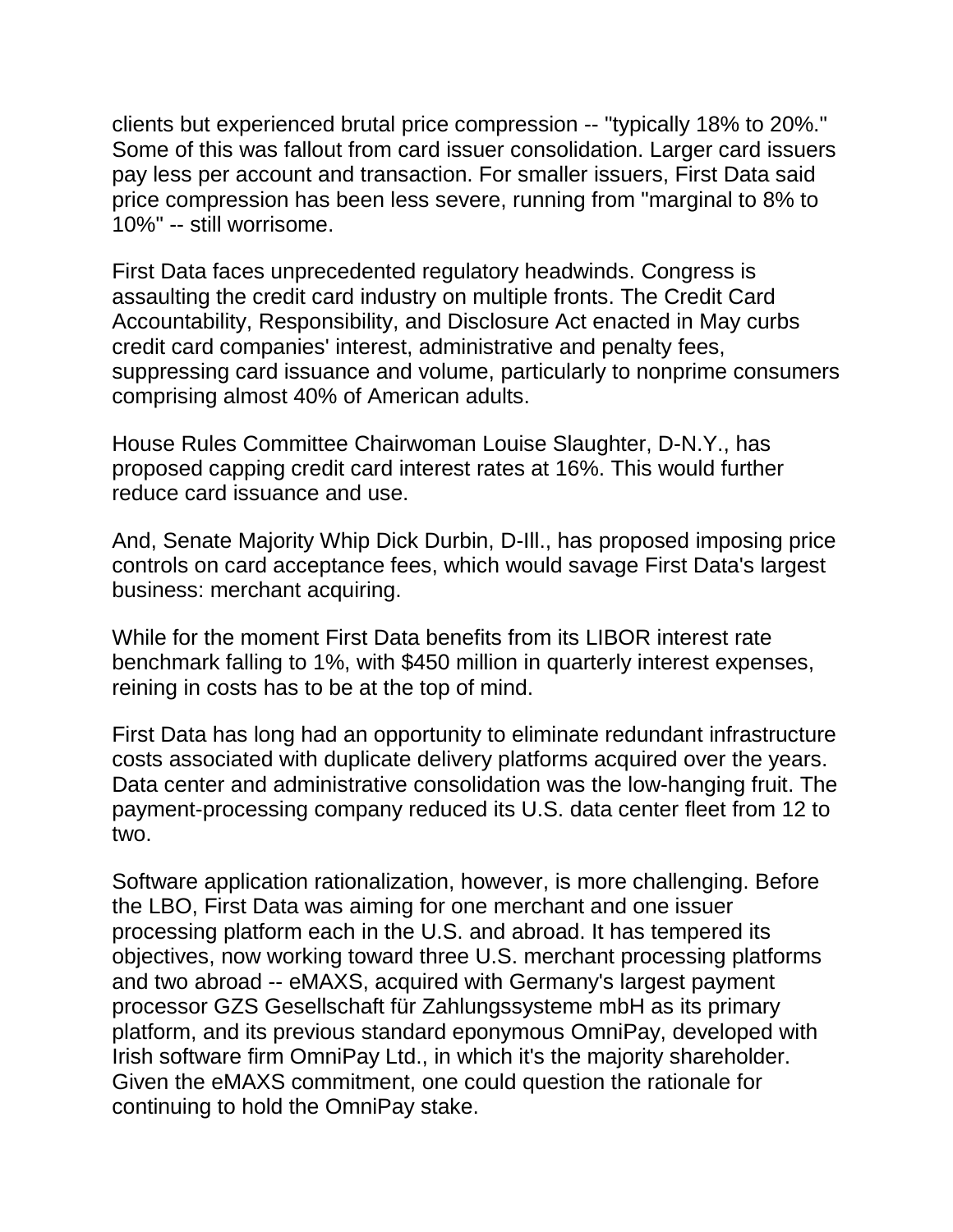In contrast, acquisitive multinational processor **Global Payments Inc.** is migrating to one front and back-end platform worldwide.

For credit card issuer processing, First Data will stick with its legacy in the U.S. and with FirstVision, picked up with PaySys in 2001, overseas.

First Data contends that by 2010 it will have eliminated \$500 million in ongoing operating costs. If that's all fat, it would be powerful testimony to brutal and real LBO value creation and a stunning indictment of the previous management of Ric Duques and Charlie Fote. If, however, the burning debt service imperative impelled excessive cost cutting, there will be a price to pay.

While debt can be cheap capital magnifying equity returns, the massive debt burden has an opportunity cost.

A global payment-processing land grab is under way, with First Data at the head of a pack including Global Payments, **Total Systems Services Inc.**, **Atos Worldline SAS** and **Elavon Inc.** But for the past several years, First Data has mostly stayed on the sidelines. Except for acquiring half of European ATM network processor **Trionsis SCRL**, it has done little since the LBO to take advantage of or drive consolidation among Europe's payment-processing and network patchwork. Europe's largest acquirer and merchant processor, **RBS WorldPay**, is for sale. Pre-LBO, this is a business First Data would have taken a run at.

Up until the recession, global card payments had been increasing 14% to 15% per annum. While the U.S. is considered a mature cards market, ample growth displacing cash and checks remains. The world's secondlargest electronic payments market, Europe, is consolidating. Before the LBO, First Data acquired the U.K.'s largest processor Signet, Germany's largest processor GZS, Poland's largest processor Polcard, APSS, Delta and Europrocessing International, among others. More attractive long-term growth lies beyond western Europe in big emerging payments markets such as Brazil, China, India, Russia and Turkey.

All of First Data's businesses face challenges.

Check guarantee and verification is shrinking as check use continues its inexorable decline.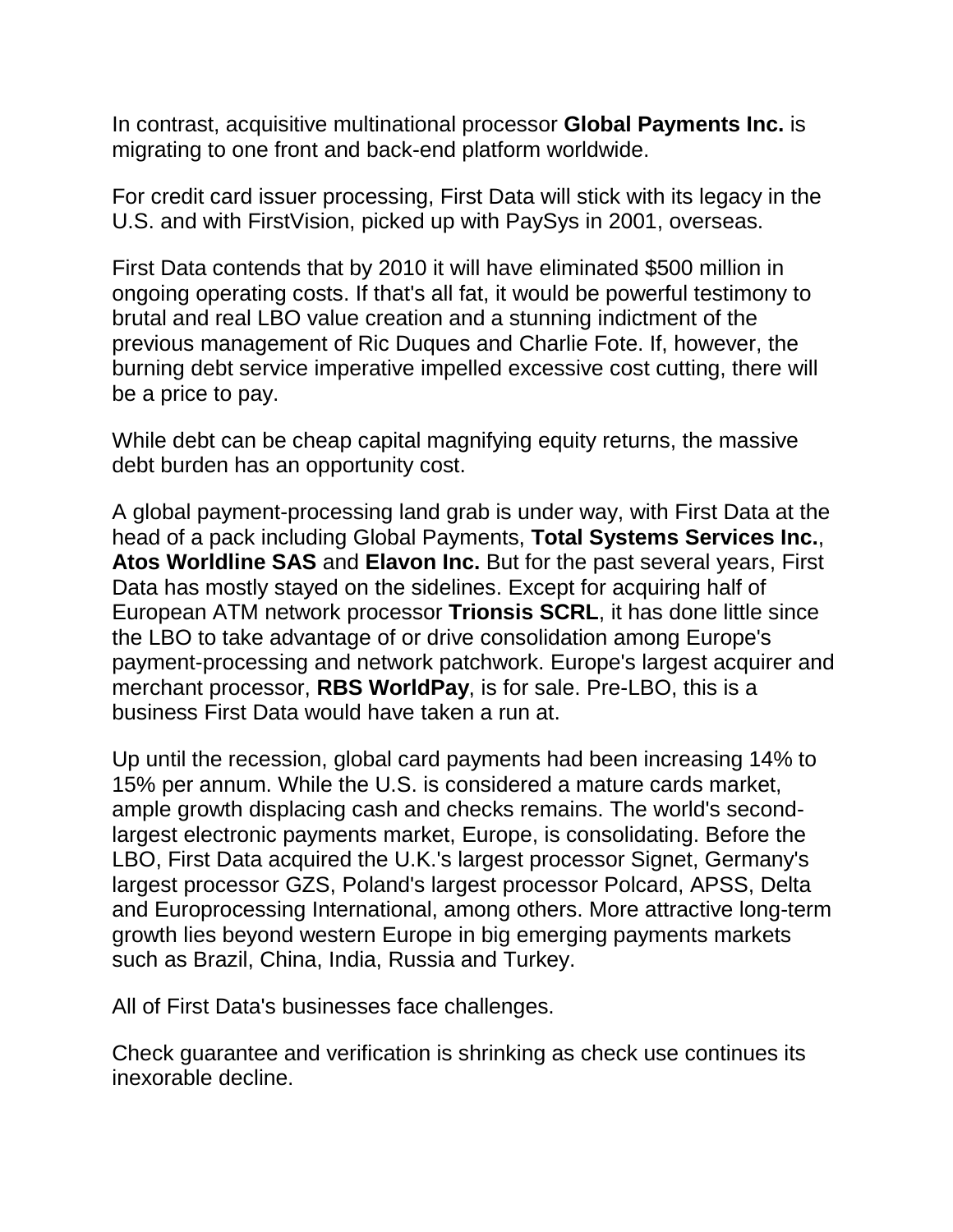Its card issuer-processing business suffered from stepped-up competition from Total Systems Services and credit card issuer consolidation. Larger U.S. card issuers have had greater wherewithal and inclination to process in-house. First Data needs to better harness processed and third-party data to provide more value-added risk and marketing services to clients such as **Wells Fargo & Co.**, **General Electric Co.**'s GE Money, **Citigroup Inc.**'s retail card business and **Barclays plc** in the U.K.

Merchant acquiring and processing is First Data's most important business. While as a result of the LBO its acquiring joint venture with **J.P. Morgan Chase & Co.** was dissolved, earlier this year **Bank of America Corp.** - battered by the financial crisis -- put its merchant-servicing business in a joint venture with First Data.

For acquiring businesses to grow profitably, cost-effectively originating and servicing small merchants is critical. First Data continues to originate merchants across multiple channels, direct sales, through independent sales organizations, and bank referrals and JVs. It's also attempting to increase retailer-switching costs and capture more of the value chain by pushing proprietary point-of-sale terminals. **Intuit Inc.** has been an exemplar reaching small merchants, providing acceptance to its back-office software clients and by enabling mobile-phone card acceptance serving electricians, plumbers and exterminators on-site.

First Data is also in the network business, having acquired the U.S.' largest PIN-debit network, Star, in 2004. There's little evidence, however, that Star has benefitted from First Data's bank and merchant relationships. Since the acquisition it's bled market share, principally to **Visa Inc.** The Star brand has no power with consumers or merchants -- a huge problem for any retail network. Banks increasingly treat Star as a commodity utility. Its recent partnership with **PayPal Inc.** enabling cardholders to transact online is one of the first tangible enhancements that may generate more transactions and bolster pricing.

In aggregate First Data is arguably worth less today than its LBO valuation and indeed less than its outstanding debt. At multinational merchant processor Global Payments' revenue and Ebita valuation multiples of 2.2 and 9.3, First Data's enterprise value would be \$23.9 billion and \$19.8 billion, respectively. At multinational payment processor Total Systems